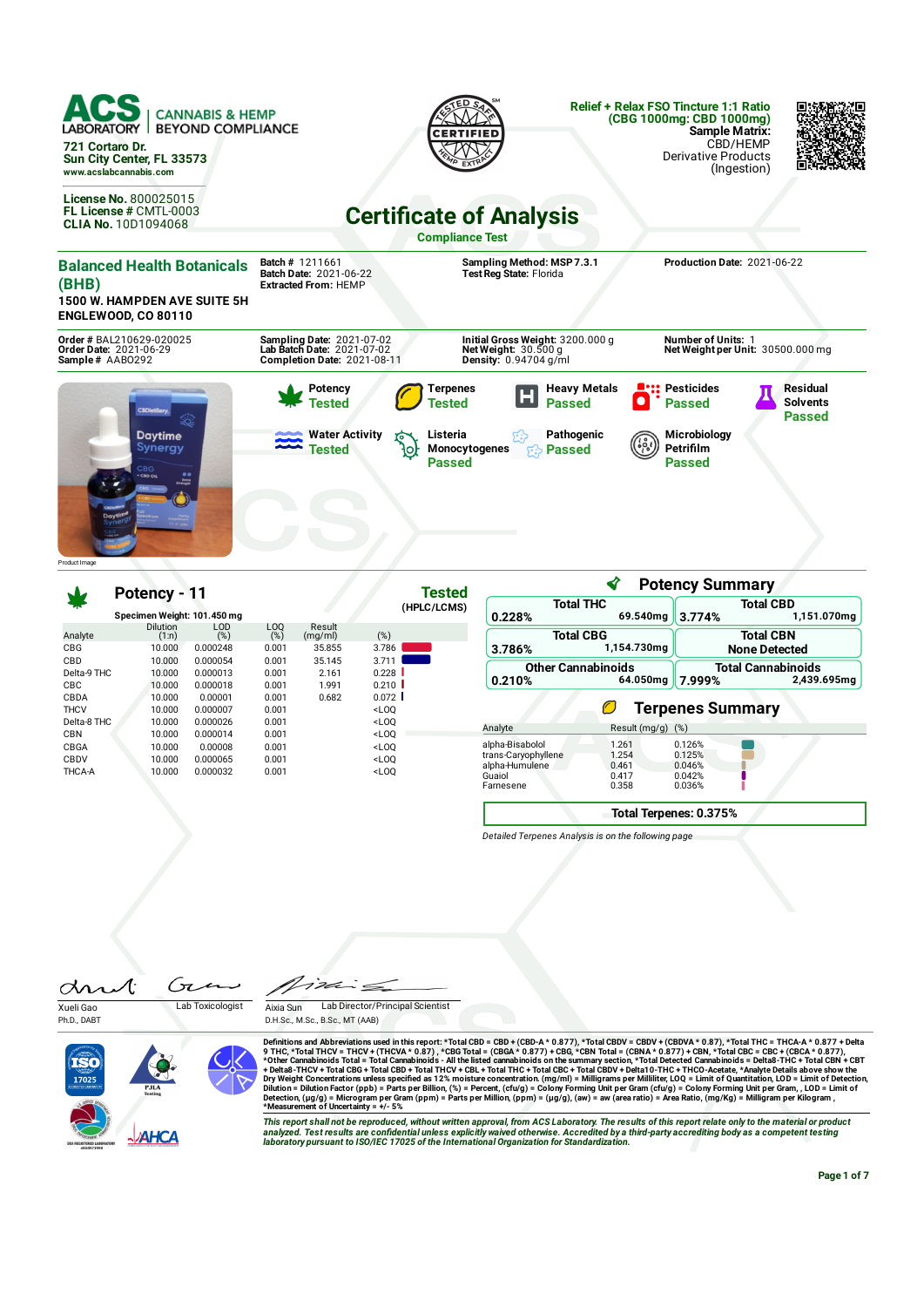| <b>LABORATORY</b><br>721 Cortaro Dr.<br>Sun City Center, FL 33573<br>www.acslabcannabis.com<br>License No. 800025015<br>FL License # CMTL-0003                 | <b>CANNABIS &amp; HEMP</b><br><b>BEYOND COMPLIANCE</b>                               |                         |                                                                                                                 | <b>Certificate of Analysis</b>                                                                                                                                                   |                                                                                       |                  | <b>Relief + Relax FSO Tincture 1:1 Ratio</b><br>(CBG 1000mg: CBD 1000mg)<br><b>Sample Matrix:</b><br>CBD/HEMP<br><b>Derivative Products</b><br>(Ingestion) |                            |
|----------------------------------------------------------------------------------------------------------------------------------------------------------------|--------------------------------------------------------------------------------------|-------------------------|-----------------------------------------------------------------------------------------------------------------|----------------------------------------------------------------------------------------------------------------------------------------------------------------------------------|---------------------------------------------------------------------------------------|------------------|------------------------------------------------------------------------------------------------------------------------------------------------------------|----------------------------|
| <b>CLIA No. 10D1094068</b>                                                                                                                                     |                                                                                      |                         |                                                                                                                 | <b>Compliance Test</b>                                                                                                                                                           |                                                                                       |                  |                                                                                                                                                            |                            |
| <b>Balanced Health Botanicals</b><br>(BHB)<br><b>1500 W. HAMPDEN AVE SUITE 5H</b><br><b>ENGLEWOOD, CO 80110</b>                                                |                                                                                      | <b>Batch # 1211661</b>  | Batch Date: 2021-06-22<br><b>Extracted From: HEMP</b>                                                           | Sampling Method: MSP 7.3.1<br>Test Reg State: Florida                                                                                                                            |                                                                                       |                  | Production Date: 2021-06-22                                                                                                                                |                            |
| Order # BAL210629-020025<br>Order Date: 2021-06-29<br>Sample# AAB0292                                                                                          |                                                                                      |                         | <b>Sampling Date: 2021-07-02</b><br>Lab Batch Date: 2021-07-02<br>Completion Date: 2021-08-11                   | Initial Gross Weight: 3200.000 g<br>Net Weight: $30.500g$<br>Density: 0.94704 g/ml                                                                                               |                                                                                       |                  | <b>Number of Units: 1</b><br>Net Weight per Unit: 30500.000 mg                                                                                             |                            |
| <b>Terpenes</b><br><b>Dilution Factor: 20.000</b>                                                                                                              | Specimen Weight: 101.450 mg                                                          |                         |                                                                                                                 |                                                                                                                                                                                  |                                                                                       |                  |                                                                                                                                                            | <b>Tested</b><br>(GC/GCMS) |
| Analyte                                                                                                                                                        | LOQ<br>(%)                                                                           | Result<br>(mg/g)        | (%)                                                                                                             | Analyte                                                                                                                                                                          | LOQ<br>(%)                                                                            | Result<br>(mg/g) | (%)                                                                                                                                                        |                            |
| alpha-Bisabolol<br>alpha-Humulene<br>Farnesene<br>Nerol<br>Hexahydrothymol<br>Isopulegol<br>Sabinene<br>Pulegone<br>Terpinolene<br>trans-Nerolidol<br>Fenchone | 0.02<br>0.02<br>0.02<br>0.02<br>0.02<br>0.02<br>0.02<br>0.02<br>0.02<br>0.02<br>0.02 | 1.261<br>0.461<br>0.358 | 0.126<br>0.046<br>0.036<br>$<$ LOQ<br>$<$ LOO<br>$<$ LOO<br>$<$ LOO<br>$<$ LOQ<br>$<$ LOQ<br>$<$ LOQ<br>$<$ LOO | trans-Caryophyllene<br>Guaiol<br>(+)-Cedrol<br>Geranyl acetate<br>Isoborneol<br>Linalool<br>Ocimene<br>Sabinene Hydrate<br><b>Total Terpineol</b><br>Geraniol<br>Gamma-Terpinene | 0.02<br>0.02<br>0.02<br>0.02<br>0.02<br>0.02<br>0.014<br>0.02<br>0.02<br>0.02<br>0.02 | 1.254<br>0.417   | 0.125<br>0.042<br>LOO<br>$<$ LOO<br>$<$ LOO<br>$<$ LOO<br>$<$ LOO<br>$<$ LOO<br>$<$ LOO<br>$<$ LOO<br>$<$ LOO                                              |                            |

**Total Terpenes: 0.375%**

beta-Myrcene 0.02 <LOQ 3-Carene 0.02 <LOQ alpha-Cedrene 0.02 <LOQ alpha-Phellandrene 0.02 <LOQ alpha-Pinene 0.02 <LOQ alpha-Terpinene 0.02 <LOQ beta-Pinene 0.02 <LOQ FenchylAlcohol 0.02 <LOQ Borneol 0.04 <LOQ Camphene 0.02 <LOQ Camphors 0.04 <LOQ Caryophyllene oxide 0.02 <LOQ cis-Nerolidol 0.02 <LOQ Eucalyptol 0.02 <LOQ (R)-(+)-Limonene 0.02 <LOQ Valencene 0.02 <LOQ



Xueli Gao Lab Toxicologist

Gie

Ph.D., DABT

drut

'i ve  $\leq$ Aixia Sun Lab Director/Principal Scientist

D.H.Sc., M.Sc., B.Sc., MT (AAB)

Definitions and Abbreviations used in this report: \*Total CBD = CBD-A (CBD-A \* 0.877), \*Total CBDV + CBDVA \* 0.87), \*Total THC = THCA-A \* 0.877<br>9 THC, \*Total THCV = THCA-A \* 0.877, \*CBG Total = (CBGA \* 0.877),\*Total CGBDV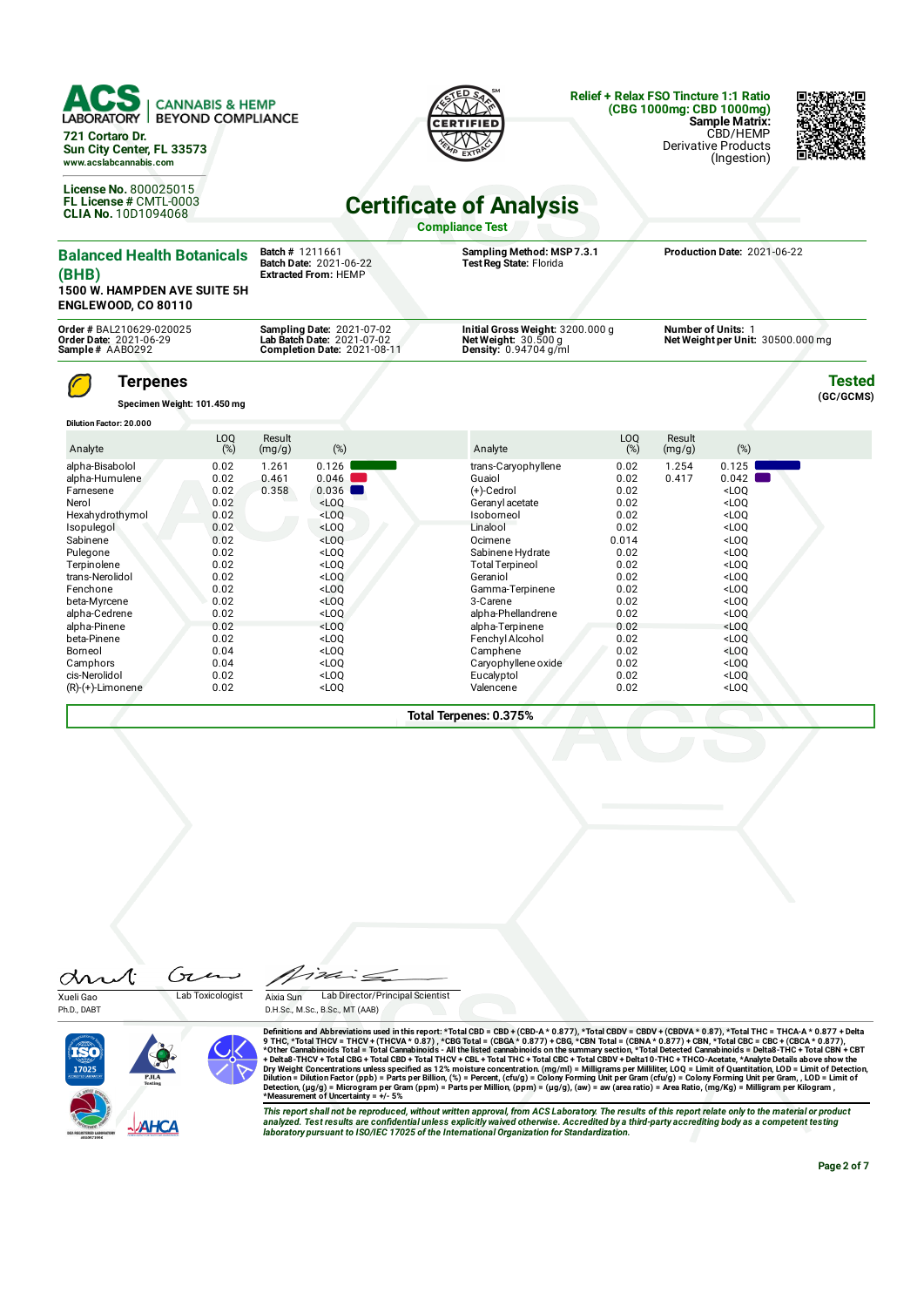|                           | ACS<br><b>CANNABIS &amp; HEMP</b><br><b>LABORATORY</b><br><b>BEYOND COMPLIANCE</b><br>721 Cortaro Dr.<br>Sun City Center, FL 33573<br>www.acslabcannabis.com<br>License No. 800025015<br>FL License # CMTL-0003<br><b>CLIA No. 10D1094068</b> |                          |                                                                                        |                    | <b>Certificate of Analysis</b><br><b>Compliance Test</b>                           | <b>Relief + Relax FSO Tincture 1:1 Ratio</b> | (CBG 1000mg: CBD 1000mg)<br><b>Sample Matrix:</b><br><b>Derivative Products</b> | CBD/HEMP<br>(Ingestion) |                           |
|---------------------------|-----------------------------------------------------------------------------------------------------------------------------------------------------------------------------------------------------------------------------------------------|--------------------------|----------------------------------------------------------------------------------------|--------------------|------------------------------------------------------------------------------------|----------------------------------------------|---------------------------------------------------------------------------------|-------------------------|---------------------------|
| (BHB)                     | <b>Balanced Health Botanicals</b><br><b>1500 W. HAMPDEN AVE SUITE 5H</b><br><b>ENGLEWOOD, CO 80110</b>                                                                                                                                        |                          | Batch # 1211661<br>Batch Date: 2021-06-22<br><b>Extracted From: HEMP</b>               |                    | Sampling Method: MSP 7.3.1<br>Test Reg State: Florida                              |                                              | Production Date: 2021-06-22                                                     |                         |                           |
|                           | Order # BAL210629-020025<br>Order Date: 2021-06-29<br>Sample# AAB0292                                                                                                                                                                         |                          | Sampling Date: 2021-07-02<br>Lab Batch Date: 2021-07-02<br>Completion Date: 2021-08-11 |                    | Initial Gross Weight: 3200.000 g<br>Net Weight: $30.500q$<br>Density: 0.94704 g/ml |                                              | Number of Units: 1<br>Net Weight per Unit: 30500.000 mg                         |                         |                           |
| H                         | <b>Heavy Metals</b><br>Specimen Weight: 252.440 mg<br><b>Dilution Factor: 2.000</b>                                                                                                                                                           |                          |                                                                                        |                    |                                                                                    |                                              |                                                                                 |                         | <b>Passed</b><br>(ICP-MS) |
| Analyte                   |                                                                                                                                                                                                                                               | LO <sub>0</sub><br>(ppb) | <b>Action Level</b><br>(ppb)                                                           | Result<br>(ppb)    | Analyte                                                                            | LO <sub>0</sub><br>(ppb)                     | <b>Action Level</b><br>(ppb)                                                    | Result<br>(ppb)         |                           |
| Arsenic (As)<br>Lead (Pb) |                                                                                                                                                                                                                                               | 100<br>100               | 1500<br>500                                                                            | $<$ LOQ<br>$<$ LOO | Cadmium (Cd)<br>Mercury (Hg)                                                       | 100<br>100                                   | 500<br>3000                                                                     | $<$ LOO<br>$<$ LOQ      |                           |
|                           |                                                                                                                                                                                                                                               |                          |                                                                                        |                    |                                                                                    |                                              |                                                                                 |                         |                           |

Gie drut Xueli Gao Lab Toxicologist

Ph.D., DABT





Definitions and Abbreviations used in this report: \*Total CBD = CBD-A (CBD-A \* 0.877), \*Total CBDV + CBDVA \* 0.87), \*Total THC = THCA-A \* 0.877<br>9 THC, \*Total THCV = THCA-A \* 0.877, \*CBG Total = (CBGA \* 0.877),\*Total CGBDV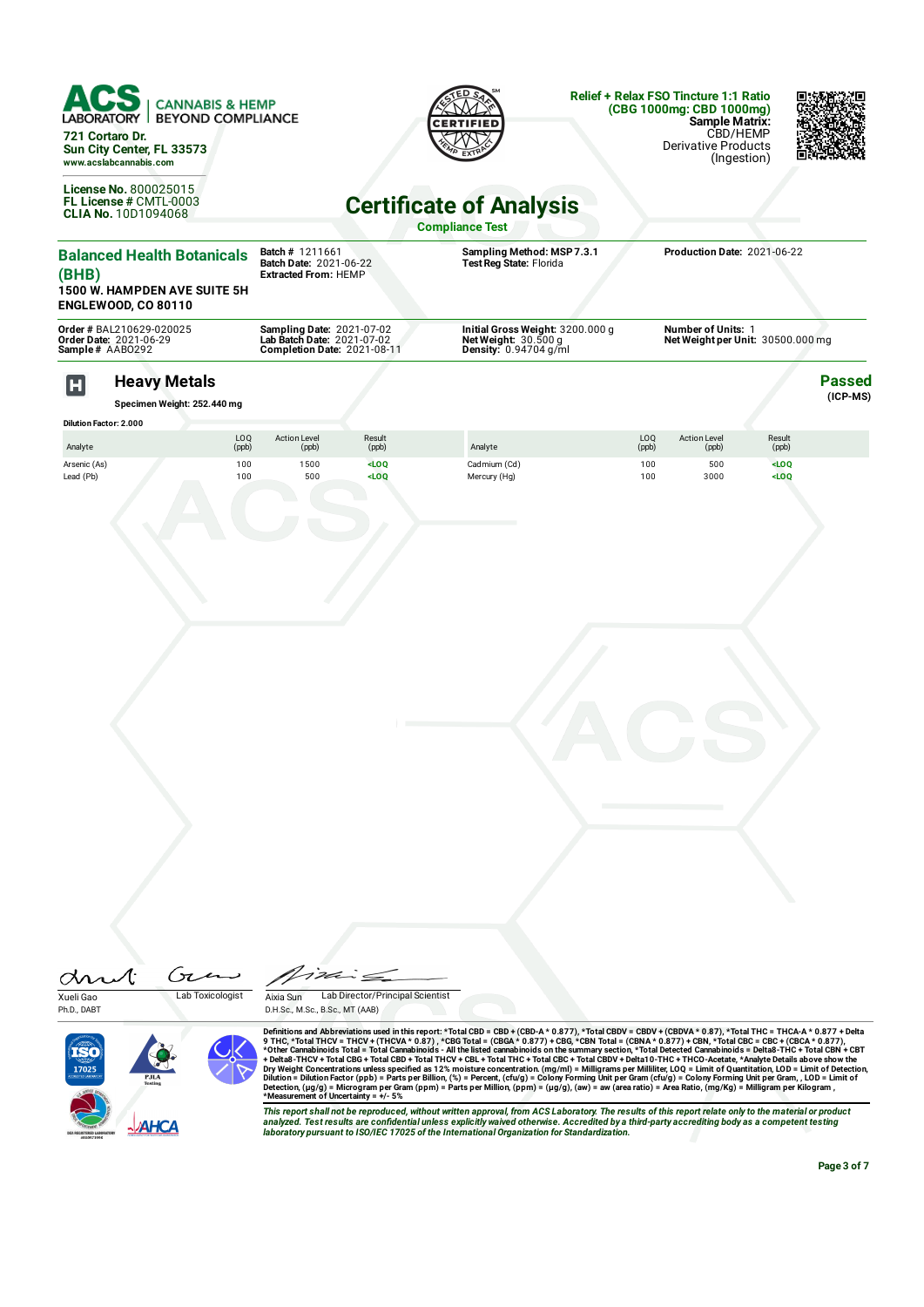

**721 Cortaro Dr. Sun City Center, FL 33573 www.acslabcannabis.com**

**License No.** 800025015 **FL License #** CMTL-0003 **CLIA No.** 10D1094068



### **Relief + Relax FSO Tincture 1:1 Ratio (CBG 1000mg: CBD 1000mg) Sample Matrix:** CBD/HEMP

Derivative Products (Ingestion)



**Passed (LCMS/GCMS)**

## **Certicate of Analysis**

**Compliance Test**

| <b>Balanced Health Botanicals</b><br>(BHB)<br><b>1500 W. HAMPDEN AVE SUITE 5H</b><br><b>ENGLEWOOD, CO 80110</b> | <b>Batch # 1211661</b><br><b>Batch Date: 2021-06-22</b><br><b>Extracted From: HEMP</b>               | Sampling Method: MSP 7.3.1<br>Test Reg State: Florida                                        | Production Date: 2021-06-22                                    |
|-----------------------------------------------------------------------------------------------------------------|------------------------------------------------------------------------------------------------------|----------------------------------------------------------------------------------------------|----------------------------------------------------------------|
| Order # BAL210629-020025<br><b>Order Date: 2021-06-29</b><br>Sample# AAB0292                                    | <b>Sampling Date: 2021-07-02</b><br>Lab Batch Date: 2021-07-02<br><b>Completion Date: 2021-08-11</b> | Initial Gross Weight: 3200.000 g<br>Net Weight: $30.500$ g<br><b>Density:</b> $0.94704$ g/ml | <b>Number of Units: 1</b><br>Net Weight per Unit: 30500.000 mg |

## **Pesticides FL (MGK)**

**Specimen Weight: 165.800 mg**

ä"

| <b>Dilution Factor: 9.047</b> |              |                              |                 |                      |              |                              |                 |  |
|-------------------------------|--------------|------------------------------|-----------------|----------------------|--------------|------------------------------|-----------------|--|
| Analyte                       | LOQ<br>(ppb) | <b>Action Level</b><br>(ppb) | Result<br>(ppb) | Analyte              | LOQ<br>(ppb) | <b>Action Level</b><br>(ppb) | Result<br>(ppb) |  |
| Abamectin                     | 28.23        | 300                          | LOO             | Acephate             | 30           | 3000                         | LOO             |  |
| Acequinocyl                   | 48           | 2000                         | $<$ LOQ         | Acetamiprid          | 30           | 3000                         | $<$ LOQ         |  |
| Aldicarb                      | 30           | 100                          | $<$ LOQ         | Azoxystrobin         | 10           | 3000                         | $<$ LOQ         |  |
| Bifenazate                    | 30           | 3000                         | LOO             | Bifenthrin           | 30           | 500                          | $<$ LOQ         |  |
| Boscalid                      | 10           | 3000                         | $<$ LOQ         | Captan               | 30           | 3000                         | $<$ LOQ         |  |
| Carbary                       | 10           | 500                          | $<$ LOQ         | Carbofuran           | 10           | 100                          | $<$ LOQ         |  |
| Chlorantraniliprole           | 10           | 3000                         | $<$ LOQ         | Chlordane            | 10           | 100                          | $<$ LOQ         |  |
| Chlorfenapyr                  | 30           | 100                          | $<$ LOQ         | Chlormequat Chloride | 10           | 3000                         | $<$ LOQ         |  |
| Chlorpyrifos                  | 30           | 100                          | LOO             | Clofentezine         | 30           | 500                          | $<$ LOQ         |  |
| Coumaphos                     | 48           | 100                          | $<$ LOQ         | Cyfluthrin           | 30           | 1000                         | $<$ LOQ         |  |
| Cypermethrin                  | 30           | 1000                         | LOO             | Daminozide           | 30           | 100                          | LOO             |  |
| Diazinon                      | 30           | 200                          | LOO             | Dichlorvos           | 30           | 100                          | LOO             |  |
| Dimethoate                    | 30           | 100                          | $<$ LOQ         | Dimethomorph         | 48           | 3000                         | $<$ LOQ         |  |
| Ethoprophos                   | 30           | 100                          | $<$ LOQ         | Etofenprox           | 30           | 100                          | $<$ LOQ         |  |
| Etoxazole                     | 30           | 1500                         | $<$ LOQ         | Fenhexamid           | 10           | 3000                         | $<$ LOQ         |  |
| Fenoxycarb                    | 30           | 100                          | $<$ LOQ         | Fenpyroximate        | 30           | 2000                         | $<$ LOQ         |  |
| Fipronil                      | 30           | 100                          | $<$ LOQ         | Flonicamid           | 30           | 2000                         | LOO             |  |
| Fludioxonil                   | 48           | 3000                         | $<$ LOQ         | Hexythiazox          | 30           | 2000                         | $<$ LOQ         |  |
| Imazalil                      | 30           | 100                          | $<$ LOQ         | Imidacloprid         | 30           | 3000                         | $<$ LOQ         |  |
| Kresoxim Methyl               | 30           | 1000                         | $<$ LOQ         | Malathion            | 30           | 2000                         | $<$ LOQ         |  |
| Metalaxyl                     | 10           | 3000                         | $<$ LOQ         | Methiocarb           | 30           | 100                          | $<$ LOQ         |  |
| Methomyl                      | 30           | 100                          | $<$ LOQ         | Mevinphos            | 10           | 100                          | LOO             |  |
| <b>MGK</b>                    | 30           | 200                          | $<$ LOQ         | Myclobutanil         | 30           | 3000                         | $<$ LOQ         |  |
| Naled                         | 30           | 500                          | $<$ LOQ         | Oxamyl               | 30           | 500                          | $<$ LOQ         |  |
| Paclobutrazol                 | 30           | 100                          | $<$ LOQ         | Parathion-methyl     | 10           | 100                          | $<$ LOQ         |  |
| Pentachloronitrobenzene       | 10           | 200                          | $<$ LOQ         | Permethrin           | 30           | 1000                         | $<$ LOO         |  |
| Phosmet                       | 30           | 200                          | $<$ LOQ         | Piperonylbutoxide    | 30           | 3000                         | LOO             |  |
| Prallethrin                   | 30           | 400                          | $<$ LOQ         | Propiconazole        | 30           | 1000                         | $<$ LOQ         |  |
| Propoxur                      | 30           | 100                          | $<$ LOQ         | Pyrethrins           | 30           | 1000                         | $<$ LOQ         |  |
| Pyridaben                     | 30           | 3000                         | $<$ LOQ         | Spinetoram           | 10           | 3000                         | $<$ LOQ         |  |
| Spinosad                      | 30           | 3000                         | $<$ LOQ         | Spiromesifen         | 30           | 3000                         | $<$ LOQ         |  |
| Spirotetramat                 | 30           | 3000                         | $<$ LOQ         | Spiroxamine          | 30           | 100                          | $<$ LOQ         |  |
| Tebuconazole                  | 30           | 1000                         | LOO             | Thiacloprid          | 30           | 100                          | $<$ LOQ         |  |
| Thiamethoxam                  | 30           | 1000                         | LOO             | Trifloxystrobin      | 30           | 3000                         | LOO             |  |

Gτ drut Xueli Gao Lab Toxicologist

Ph.D., DABT

T VE  $\leq$ Aixia Sun Lab Director/Principal Scientist

D.H.Sc., M.Sc., B.Sc., MT (AAB)



Definitions and Abbreviations used in this report: \*Total CBD = CBD-A (CBD-A \* 0.877), \*Total CBDV + CBDVA \* 0.87), \*Total THC = THCA-A \* 0.877<br>9 THC, \*Total THCV = THCA-A \* 0.877, \*CBG Total = (CBGA \* 0.877),\*Total CGBDV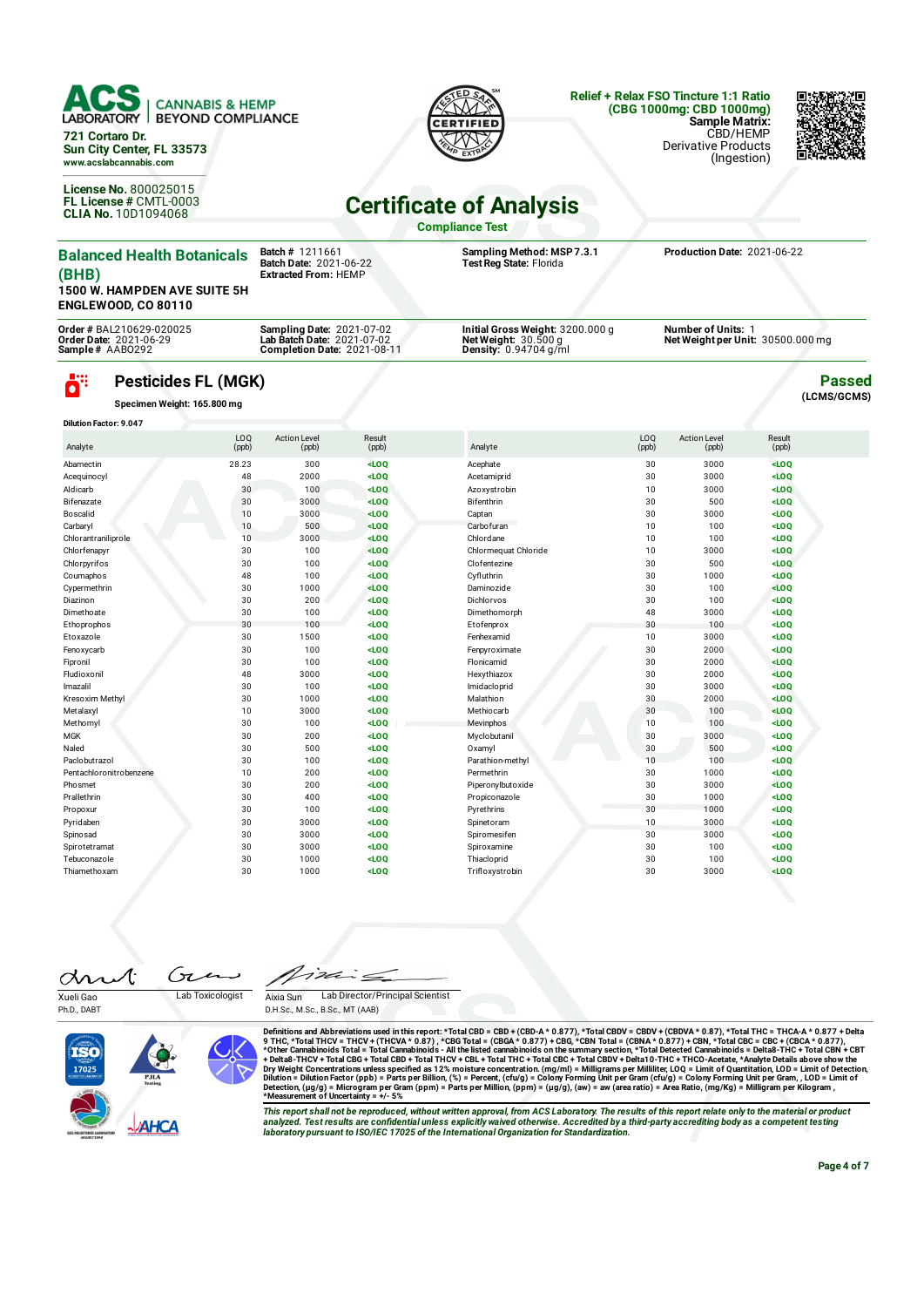

**License No.** 800025015 **FL License #** CMTL-0003 **CLIA No.** 10D1094068

### **Relief + Relax FSO Tincture 1:1 Ratio (CBG 1000mg: CBD 1000mg) Sample Matrix:** CBD/HEMP





# **Certificate of Analysis**

**Compliance Test**

| <b>Balanced Health Botanicals</b><br>(BHB)<br>1500 W. HAMPDEN AVE SUITE 5H<br><b>ENGLEWOOD, CO 80110</b> |                           | <b>Batch # 1211661</b><br><b>Batch Date: 2021-06-22</b><br><b>Extracted From: HEMP</b>        |                    | Sampling Method: MSP 7.3.1<br>Test Reg State: Florida                              |                          | Production Date: 2021-06-22                                    |                    |                         |
|----------------------------------------------------------------------------------------------------------|---------------------------|-----------------------------------------------------------------------------------------------|--------------------|------------------------------------------------------------------------------------|--------------------------|----------------------------------------------------------------|--------------------|-------------------------|
| <b>Order # BAL210629-020025</b><br><b>Order Date: 2021-06-29</b><br>Sample# AAB0292                      |                           | <b>Sampling Date: 2021-07-02</b><br>Lab Batch Date: 2021-07-02<br>Completion Date: 2021-08-11 |                    | Initial Gross Weight: 3200.000 g<br>Net Weight: $30.500q$<br>Density: 0.94704 g/ml |                          | <b>Number of Units: 1</b><br>Net Weight per Unit: 30500.000 mg |                    |                         |
| Residual Solvents - FL/UT (BHB)<br>Specimen Weight: 107.800 mg<br><b>Dilution Factor: 50.000</b>         |                           |                                                                                               |                    |                                                                                    |                          |                                                                |                    | <b>Passed</b><br>(GCMS) |
| Analyte                                                                                                  | L <sub>0</sub> 0<br>(ppm) | <b>Action Level</b><br>(ppm)                                                                  | Result<br>(ppm)    | Analyte                                                                            | LO <sub>0</sub><br>(ppm) | <b>Action Level</b><br>(ppm)                                   | Result<br>(ppm)    |                         |
| 1.1-Dichloroethene<br>1.2-Dichloroethane                                                                 | 0.16<br>1.67              | 8                                                                                             | $<$ LOQ<br>$<$ LOQ | 1,2 Dimethoxyethane<br>1.4 Dioxane                                                 | 0.04<br>1.67             | 100<br>380                                                     | $<$ LOQ<br>$<$ LOQ |                         |

| 1, PUGNOLUCTICLE      | <b>U.IU</b> | $\circ$        | שטא     | $1, 2$ DITTELIO AVELIATE | <b>0.04</b> | 100  | שטא     |  |
|-----------------------|-------------|----------------|---------|--------------------------|-------------|------|---------|--|
| 1,2-Dichloroethane    | 1.67        | $\overline{2}$ | LOO     | 1,4 Dioxane              | 1.67        | 380  | $<$ LOQ |  |
| 1-Butanol             | 1.67        | 5000           | $<$ LOQ | 1-Pentanol               | 1.67        | 5000 | LOO     |  |
| 1-Propanol            | 1.67        | 5000           | LOO     | 2,2-dimethylbutane       | 1.67        | 290  | $<$ LOQ |  |
| 2,3-dimethylbutane    | 1.67        | 290            | $<$ LOQ | 2-Butanol                | 1.67        | 5000 | $<$ LOQ |  |
| 2-Butanone            | 6.4         | 5000           | $<$ LOQ | 2-Ethoxyethanol          | 1.67        | 160  | $<$ LOQ |  |
| 2-methylbutane        | 1.67        | 5000           | $<$ LOQ | 2-Methylpentane          | 1.67        | 290  | $<$ LOQ |  |
| 2-Propanol (IPA)      | 1.67        | 5000           | $<$ LOQ | 3-Methylpentane          | 1.67        | 290  | $<$ LOQ |  |
| Acetone               | 1.67        | 5000           | $<$ LOQ | Acetonitrile             | 0.02        | 410  | $<$ LOQ |  |
| Benzene               | 1.67        | 2              | $<$ LOQ | Butane                   | 1.67        | 2000 | $<$ LOQ |  |
| Chloroform            | 0.04        | 60             | $<$ LOQ | Cumene                   | 1.67        | 70   | $<$ LOQ |  |
| Cyclohexane           | 1.67        | 3880           | $<$ LOQ | Dichloromethane          | 1.67        | 600  | $<$ LOQ |  |
| Dimethyl sulfoxide    | 1.67        | 5000           | $<$ LOQ | Ethanol                  | 1.67        | 5000 | $<$ LOQ |  |
| Ethyl Acetate         | 1.11        | 5000           | $<$ LOQ | Ethyl Ether              | 1.39        | 5000 | $<$ LOQ |  |
| Ethylene glycol       | 1.67        | 620            | $<$ LOQ | Ethylene Oxide           | 0.1         | 5    | $<$ LOQ |  |
| Heptane               | 1.67        | 5000           | $<$ LOQ | Hexane                   | 1.17        | 290  | $<$ LOQ |  |
| Isopropyl acetate     | 1.67        | 5000           | $<$ LOQ | Isopropyl alcohol        | 1.67        | 500  | LOO     |  |
| Methanol              | 0.69        | 3000           | $<$ LOQ | Methylene chloride       | 2.43        | 600  | LOO     |  |
| Methylpropane         | 1.67        | 5000           | $<$ LOQ | N,N-dimethylacetamide    | 1.67        | 1090 | $<$ LOQ |  |
| N,N-dimethylformanide | 1.67        | 880            | $<$ LOQ | Pentane                  | 1.67        | 5000 | $<$ LOQ |  |
| Propane               | 1.67        | 2100           | $<$ LOQ | Pyridine                 | 1.67        | 100  | $<$ LOQ |  |
| Sulfolane             | 1.67        | 160            | $<$ LOQ | Tetrahydrofuran          | 1.67        | 720  | $<$ LOQ |  |
| Toluene               | 1.67        | 890            | $<$ LOQ | <b>Total Xylenes</b>     | 1.67        | 1000 | $<$ LOQ |  |
| Trichloroethylene     | 0.49        | 80             | $<$ LOQ |                          |             |      |         |  |

Gı drut

Ph.D., DABT

Xueli Gao Lab Toxicologist

っぷ  $\leq$ Aixia Sun Lab Director/Principal Scientist D.H.Sc., M.Sc., B.Sc., MT (AAB)



Definitions and Abbreviations used in this report: \*Total CBD = CBD-A (CBD-A \* 0.877), \*Total CBDV + CBDVA \* 0.87), \*Total THC = THCA-A \* 0.877<br>9 THC, \*Total THCV = THCA-A \* 0.877, \*CBG Total = (CBGA \* 0.877),\*Total CGBDV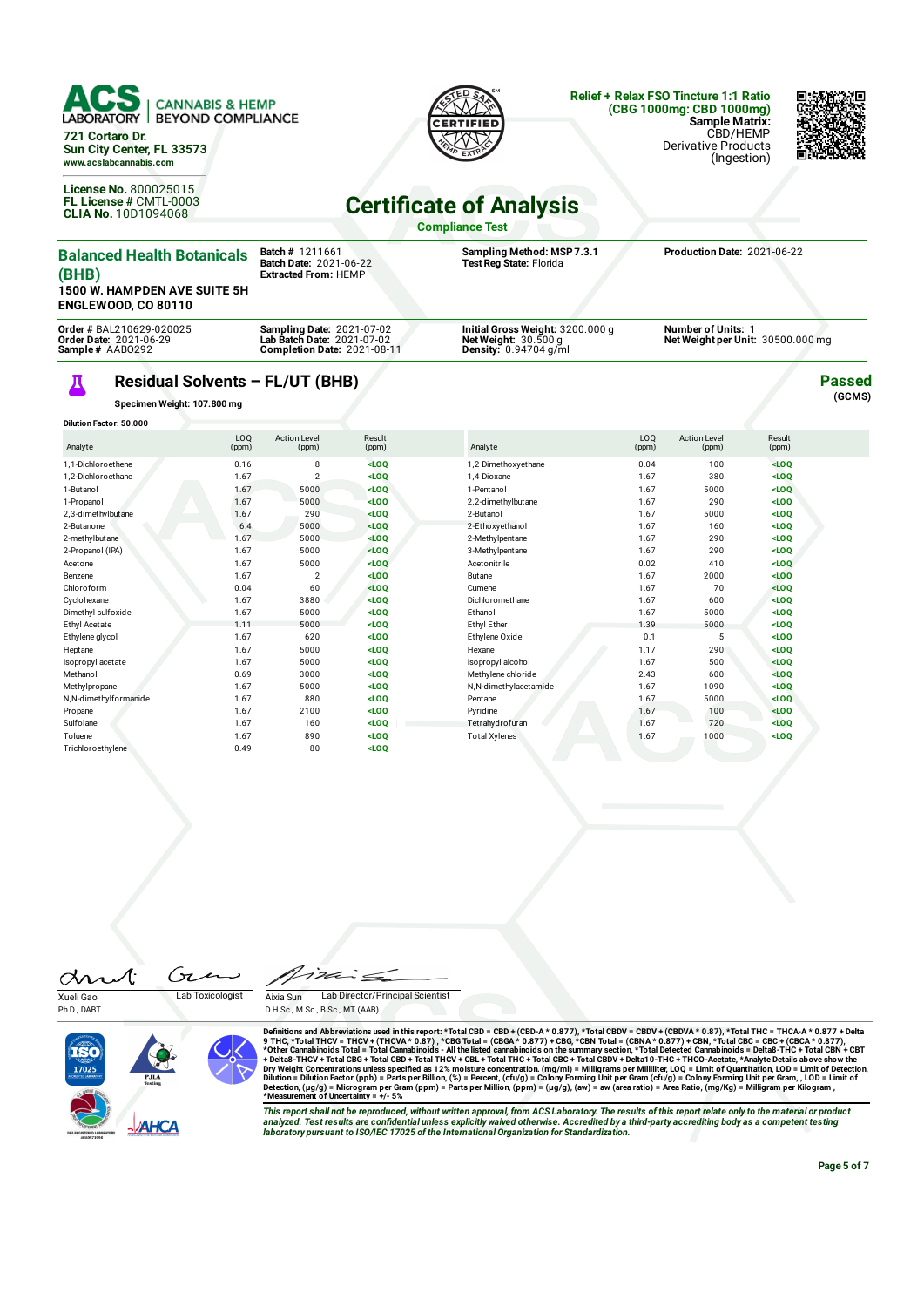| 721 Cortaro Dr.                                                                                              | <b>CANNABIS &amp; HEMP</b><br><b>BEYOND COMPLIANCE</b><br>Sun City Center, FL 33573<br>www.acslabcannabis.com  |                                                                                                      |                                                                                                                                                          | <b>Relief + Relax FSO Tincture 1:1 Ratio</b><br>(CBG 1000mg: CBD 1000mg)<br><b>Sample Matrix:</b><br>CBD/HEMP<br><b>Derivative Products</b><br>(Ingestion)                                                                                                                                                                                                                                                                                                                                                                                                                                                                                                                       |
|--------------------------------------------------------------------------------------------------------------|----------------------------------------------------------------------------------------------------------------|------------------------------------------------------------------------------------------------------|----------------------------------------------------------------------------------------------------------------------------------------------------------|----------------------------------------------------------------------------------------------------------------------------------------------------------------------------------------------------------------------------------------------------------------------------------------------------------------------------------------------------------------------------------------------------------------------------------------------------------------------------------------------------------------------------------------------------------------------------------------------------------------------------------------------------------------------------------|
|                                                                                                              | <b>License No. 800025015</b><br>FL License # CMTL-0003<br><b>CLIA No. 10D1094068</b>                           |                                                                                                      | <b>Certificate of Analysis</b><br><b>Compliance Test</b>                                                                                                 |                                                                                                                                                                                                                                                                                                                                                                                                                                                                                                                                                                                                                                                                                  |
| (BHB)                                                                                                        | <b>Balanced Health Botanicals</b><br><b>1500 W. HAMPDEN AVE SUITE 5H</b><br><b>ENGLEWOOD, CO 80110</b>         | <b>Batch # 1211661</b><br>Batch Date: 2021-06-22<br><b>Extracted From: HEMP</b>                      | Sampling Method: MSP 7.3.1<br>Test Reg State: Florida                                                                                                    | Production Date: 2021-06-22                                                                                                                                                                                                                                                                                                                                                                                                                                                                                                                                                                                                                                                      |
| Sample# AABO292                                                                                              | Order # BAL210629-020025<br>Order Date: 2021-06-29                                                             | <b>Sampling Date: 2021-07-02</b><br>Lab Batch Date: 2021-07-02<br><b>Completion Date: 2021-08-11</b> | Initial Gross Weight: 3200.000 g<br>Net Weight: $30.500 g$<br><b>Density: 0.94704 g/ml</b>                                                               | <b>Number of Units: 1</b><br>Net Weight per Unit: 30500.000 mg                                                                                                                                                                                                                                                                                                                                                                                                                                                                                                                                                                                                                   |
| <b>Dilution Factor: 1.000</b>                                                                                | <b>Water Activity</b><br>Specimen Weight: 0.500 g                                                              |                                                                                                      |                                                                                                                                                          | <b>Tested</b><br>(Water Activity Analyzer)                                                                                                                                                                                                                                                                                                                                                                                                                                                                                                                                                                                                                                       |
| Analyte<br><b>Water Activity</b>                                                                             | <b>Action Level</b><br>(aw)<br>0.85                                                                            | Result<br>(aw)<br>0.278                                                                              |                                                                                                                                                          |                                                                                                                                                                                                                                                                                                                                                                                                                                                                                                                                                                                                                                                                                  |
| $\overline{\mathcal{P}}_{\mathcal{Q}}$<br><b>Dilution Factor: 1.000</b><br>Analyte<br>Listeria Monocytogenes | <b>Listeria Monocytogenes</b><br>Specimen Weight: 972.800 mg<br><b>Action Level</b><br>(cfu/g)<br>$\mathbf{1}$ | Result<br>Absence in 1g                                                                              |                                                                                                                                                          | <b>Passed</b><br>(qPCR)                                                                                                                                                                                                                                                                                                                                                                                                                                                                                                                                                                                                                                                          |
|                                                                                                              | Pathogenic SAE (qPCR)<br>Specimen Weight: 222.830 mg                                                           |                                                                                                      |                                                                                                                                                          | <b>Passed</b><br>(qPCR)                                                                                                                                                                                                                                                                                                                                                                                                                                                                                                                                                                                                                                                          |
| <b>Dilution Factor: 1.000</b>                                                                                |                                                                                                                |                                                                                                      |                                                                                                                                                          |                                                                                                                                                                                                                                                                                                                                                                                                                                                                                                                                                                                                                                                                                  |
| Analyte<br>Niger, Terreus)                                                                                   | <b>Action Level</b><br>(cfu/g)<br>Aspergillus (Flavus, Fumigatus,<br>$\mathbf{1}$                              | Result<br>(cfu/g)<br>Absence in 1g                                                                   | <b>Action Level</b><br>Analyte<br>(cfu/g)<br>E.Coli<br>Salmonella                                                                                        | Result<br>(cfu/g)<br>Absence in 1g<br>$\overline{1}$<br>Absence in 1g                                                                                                                                                                                                                                                                                                                                                                                                                                                                                                                                                                                                            |
| Xueli Gao<br>Ph.D., DABT                                                                                     | Lab Toxicologist                                                                                               | Lab Director/Principal Scientist<br>Aixia Sun<br>D.H.Sc., M.Sc., B.Sc., MT (AAB)                     | 9 THC, *Total THCV = THCV + (THCVA * 0.87), *CBG Total = (CBGA * 0.877) + CBG, *CBN Total = (CBNA * 0.877) + CBN, *Total CBC = CBC + (CBCA * 0.877),     | Definitions and Abbreviations used in this report: *Total CBD = CBD + (CBD-A * 0.877), *Total CBDV = CBDV + (CBDVA * 0.87), *Total THC = THCA-A * 0.877 + Delta                                                                                                                                                                                                                                                                                                                                                                                                                                                                                                                  |
| 17025                                                                                                        |                                                                                                                | *Measurement of Uncertainty = $+/-5\%$                                                               | Detection, (µg/g) = Microgram per Gram (ppm) = Parts per Million, (ppm) = (µg/g), (aw) = aw (area ratio) = Area Ratio, (mg/Kg) = Milligram per Kilogram, | *Other Cannabinoids Total = Total Cannabinoids - All the listed cannabinoids on the summary section, *Total Detected Cannabinoids = Delta8-THC + Total CBN + CBT<br>+ Delta8-THCV + Total CBG + Total CBD + Total THCV + CBL + Total THC + Total CBC + Total CBDV + Delta10-THC + THCO-Acetate, *Analyte Details above show the<br>Dry Weight Concentrations unless specified as 12% moisture concentration. (mg/ml) = Milligrams per Milliliter, LOQ = Limit of Quantitation, LOD = Limit of Detection,<br>Dilution = Dilution Factor (ppb) = Parts per Billion, (%) = Percent, (cfu/g) = Colony Forming Unit per Gram (cfu/g) = Colony Forming Unit per Gram, , LOD = Limit of |

This report shall not be reproduced, without written approval, from ACS Laboratory. The results of this report relate only to the material or product<br>analyzed. Test results are confidential unless explicitly waived otherwi

AHCA